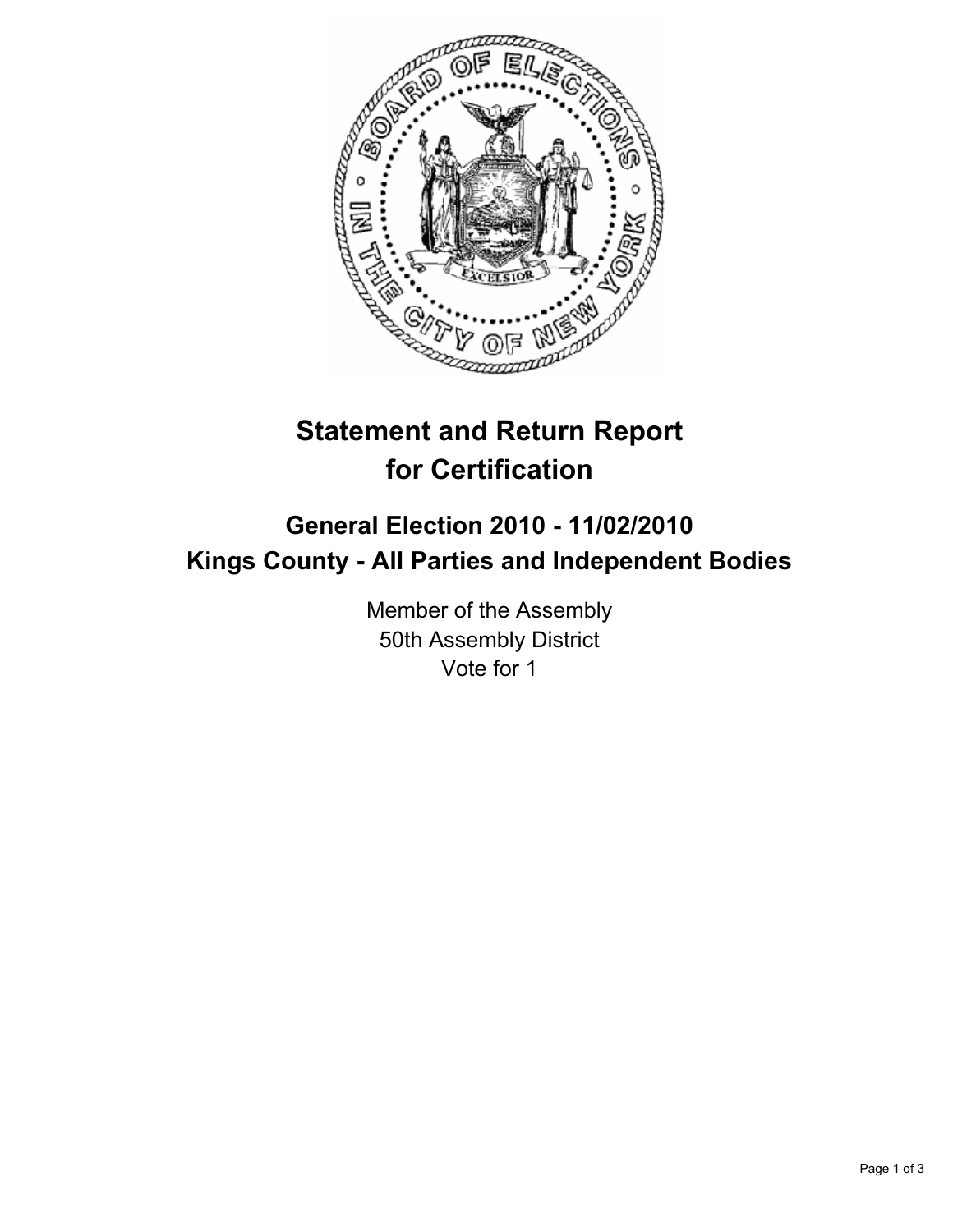

## **Assembly District 50**

| PUBLIC COUNTER                    | 19,344         |
|-----------------------------------|----------------|
| <b>EMERGENCY</b>                  | 1              |
| ABSENTEE/MILITARY                 | 264            |
| <b>AFFIDAVIT</b>                  | 644            |
| <b>Total Ballots</b>              | 20,329         |
| JOSEPH R LENTOL (DEMOCRATIC)      | 15,728         |
| JACQUELINE HARO (REPUBLICAN)      | 1,789          |
| JACQUELINE HARO (CONSERVATIVE)    | 311            |
| <b>BOB STOFF (WRITE-IN)</b>       | 1              |
| BRIAN MURPHY (WRITE-IN)           | 1              |
| BYRON OROZOO (WRITE-IN)           | 1              |
| EVAN HUTCHINSON (WRITE-IN)        | $\overline{2}$ |
| <b>GERALD ESPOSITO (WRITE-IN)</b> | 1              |
| <b>JIMMY MCMILLAN (WRITE-IN)</b>  | 1              |
| JOSEPH R CENTRA (WRITE-IN)        | 1              |
| MARK MORRILL (WRITE-IN)           | 1              |
| MICHAEL BLOOMBERG (WRITE-IN)      | 1              |
| MITCHELL DEOUDES (WRITE-IN)       | 1              |
| PENELOPE COE (WRITE-IN)           | $\mathbf{1}$   |
| RACHEL FAVES (WRITE-IN)           | 2              |
| SILVER SURFER (WRITE-IN)          | 1              |
| TED CROCKER (WRITE-IN)            | 1              |
| TERESA PUCCIO (WRITE-IN)          | 1              |
| <b>Total Votes</b>                | 17,845         |
| Unrecorded                        | 2.484          |